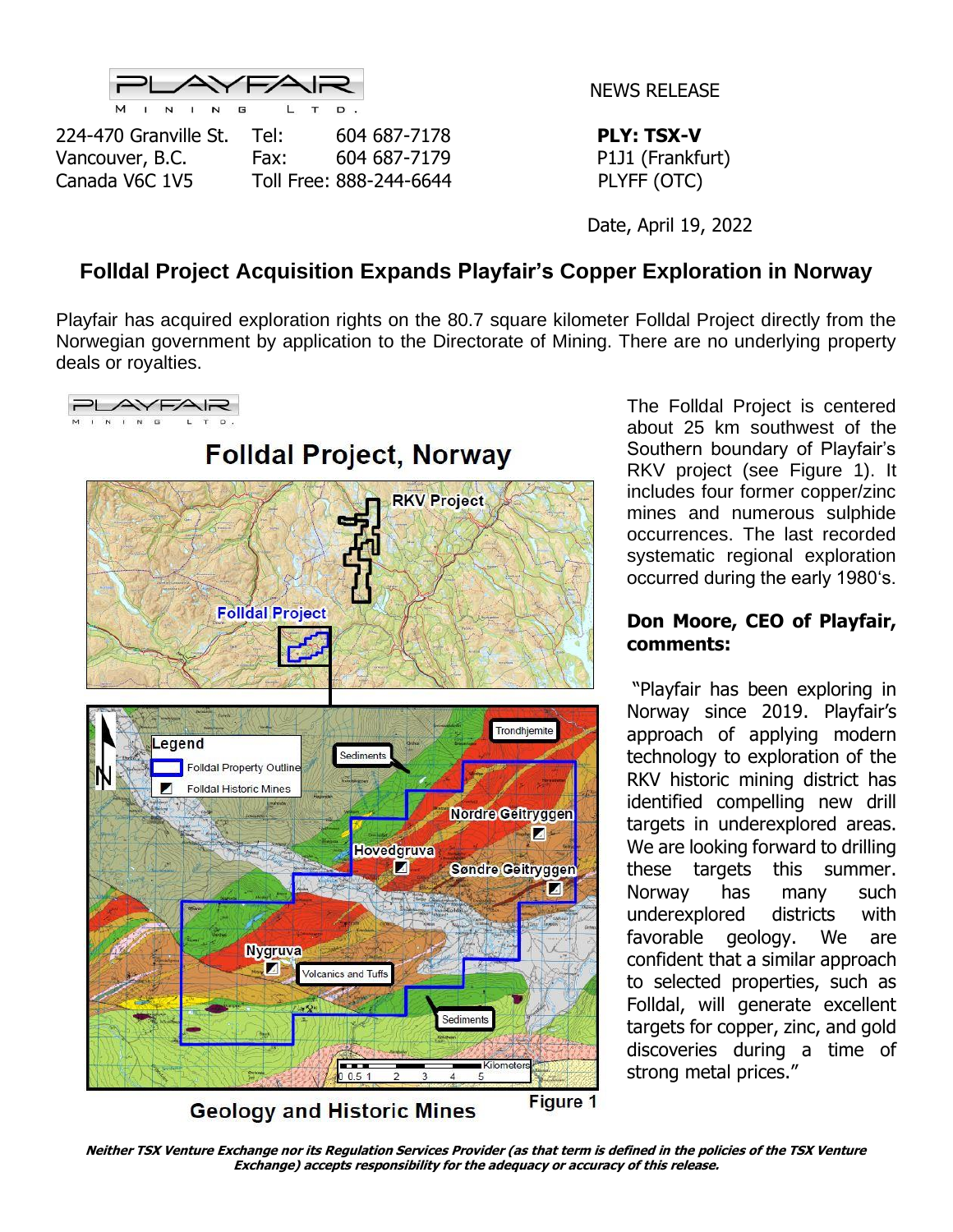The former producing mines are described in The Norwegian Geological Survey's Ore Database as follows:

### **Folldal Mine (Hovedgruva).** NGU Ore Database details can be found [here](https://geo.ngu.no/api/faktaark/mineralressurser/visImiNasOreOmr.php?objid=6375&p_spraak=E)

"The Folldal mine was opened already in 1747, and the first mining lasted until 1807. After that period, regular production was carried out in several periods until 1941. In total 1.15 mill.t. of ore with 1.9 % Cu and 1.1 % Zn was produced. The ore was very pyrite-rich and from 1907, pyrite was a very important product from this mine. The deposit is hosted by meta-basalt (locally pillowed), which is intruded by a large body of trondhjemite (dated to 488 Ma). The mineralization occurred in four separate lenses, of which the so-called main lens was the most important. The ore was mined to a depth of 600 m along plunge and 900 m along strike. The ore thickness was between 1-12 m (the main lens typically 3-12 m)."

#### **Nordre Geitryggen Mine.** NGU Ore Database details can be found [here](https://geo.ngu.no/api/faktaark/mineralressurser/visImiNasOreOmr.php?objid=6378&p_spraak=E)

"The Nordre Geitryggen mine produced 2.5 mill.t. of ore with 1.3 % Cu, 3.2 % Zn, 0.2 % Pb, 31 ppm Ag and 0.2 ppm Au, mainly between 1936 and 1970, and was the largest of the Folldal mines. The deposit is situated in banded chlorite schists, which are typical tuffitic rocks in the area. Thin lenses of felsic volcanics and volcaniclastics are inter-banded in the schists, as well as horizons of graphite schist. The ore zone has a strike length of 550 m, and was mined to a vertical depth of 550 m. The average ore thickness was 1.7 m but varied between 0.1 and 10.4 m because of folding. The ore was generally a banded pyrite-sphalerite-pyrrhotite-chalcopyrite ore with local enrichments of magnetite. The matrix was dominated by calcite and quartz."

#### **Søndre Geitryggen Mine.** NGU Ore Database details can be found [here](https://geo.ngu.no/api/faktaark/mineralressurser/visImiNasOreOmr.php?objid=6379&p_spraak=E)

"The Søndre Geitryggen deposit was in the earliest periods 1770-1848 and 1860-1878 mined for copper in the eastern part of the deposit where the copper grades were the highest (stringer zone), while copper, zinc and pyrite were mined in the western zinc-dominated part in the last mining period (1952-1965). In total c. 0.5 Mt of ore grading 0.8 % Cu, 2.4 % Zn was taken out, and the mine had a strike length of 400 m and a vertical depth of 165 m. Mining ended because workers were needed in the new, large mine at Tverrfjellet, not because the deposit was mined out. The deposit is situated in the upper parts of a 20-50 m rhyodacite lens, in contact with overlying tuffitic schists. The main massive ore is a banded pyrite-sphalerite ore."

**Nygruva Mine.** NGU Ore Database details can be found [here](https://geo.ngu.no/api/faktaark/mineralressurser/visImiNasOreOmr.php?objid=6372&p_spraak=E)

"Nygruva mine was in production in three periods from 1783 to 1952. In total 0.3 Mt ore was produced with 0.85 % Cu and 3.5 % Zn. The ruler-shaped deposit has a length of 680 m, width of 60-70 m and an average thickness of 3 m. Two normal faults cut across the deposit of which the westernmost one marks the end of the known deposit. Investigations (as late as in 1990) to find the continuation have not been successful. The massive part of the ore is a banded pyrite-sphalerite ore with lesser chalcopyrite and pyrrhotite in a quartz-calcite matrix.